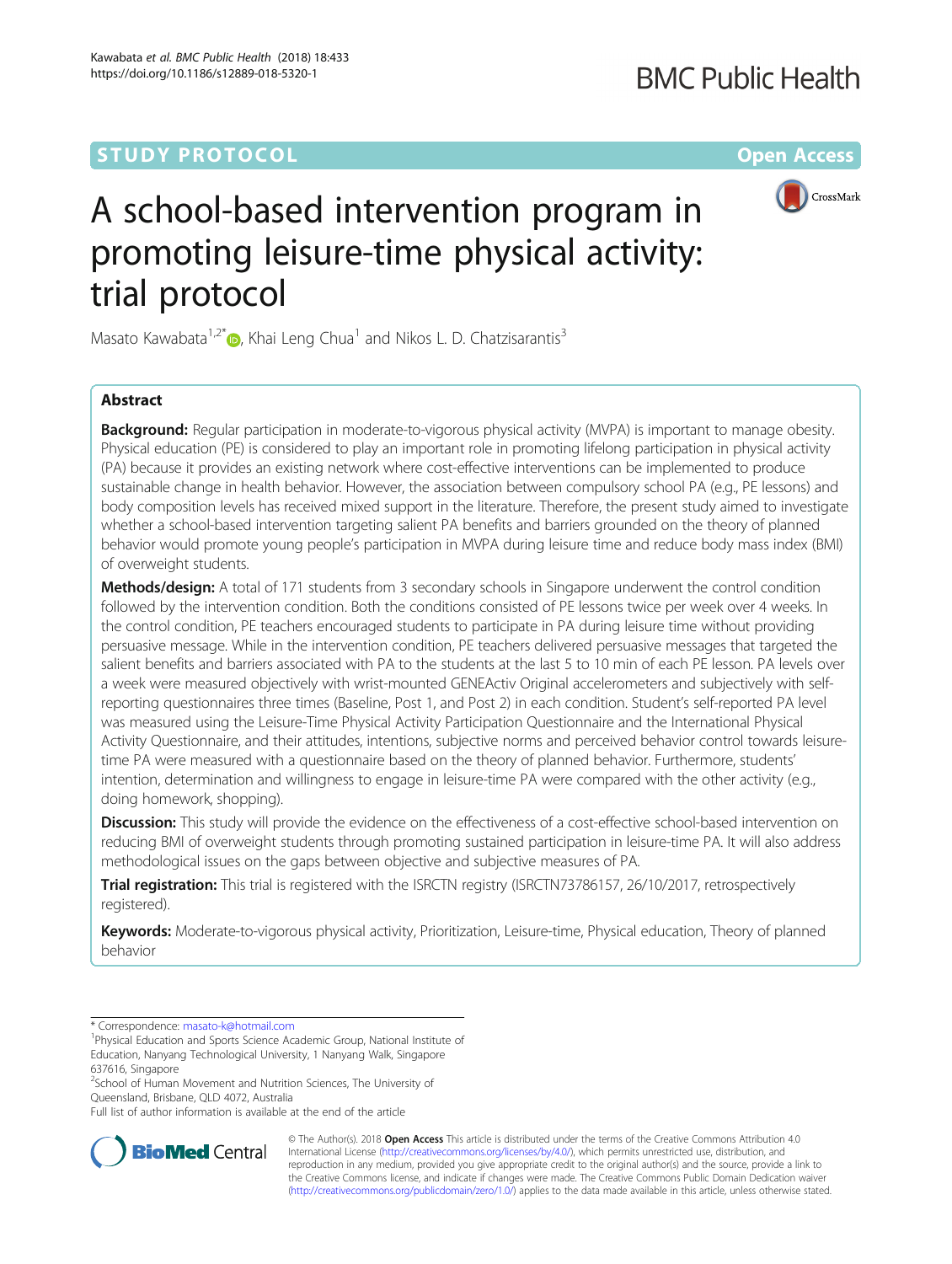#### Background

Ministries and organizations worldwide have recognized that adopting moderate-to-vigorous physical activity (MVPA) is an important strategy to help manage obesity while at the same time improves mood by assisting individuals to cope with stress [\[1](#page-6-0)]. There is a close relationship between physical activity (PA) and productivity where individuals who engaged in regular PA experience higher levels of psychological well-being and are more productive in school or at workplace as compared to individuals who are physically inactive [\[2](#page-6-0)].

Physical education (PE) in schools is considered to play an important role in promoting lifelong participation in PA because it provides an existing network where cost-effective interventions can be implemented to produce sustainable change in health behavior [\[3](#page-6-0)–[5\]](#page-6-0). In fact, one of PE goals highlighted by Singapore Ministry of Education is associated to the benefits of living a physically active and healthy life through regular participation in PA [\[6](#page-6-0)]. However, teachers and health professionals have found it challenging to motivate children to engage in PA via school-based interventions [\[7](#page-6-0), [8](#page-6-0)]. A study [\[9](#page-6-0)] demonstrated that provision of compulsory school PA was not associated with participation in PA, fitness or body composition levels (e.g., body mass index [BMI]) in adulthood. Findings of systematic review and metaanalytic studies also rose questions about the value of school programs on improving BMI [\[10](#page-6-0), [11\]](#page-6-0).

#### Theoretical framework

Interventions are likely to be successful with motivating individuals to participate in PA when they are based on rigorous theory and their content is informed by theories of human motivation  $[12, 13]$  $[12, 13]$  $[12, 13]$ . This is supported by a growing body of literature that shows that theory-based interventions produce more sustainable changes in leisure-time PA when compared to interventions that are not based on theory [\[14\]](#page-6-0). For example, intervention programs that were based on the theory of planned behavior (TPB) were found to be effective in promoting PA [\[15](#page-6-0)–[18\]](#page-6-0). Although intervention programs based on the TPB have been conducted to university students, adults or the senior citizens, there is relative dearth of research that targeted the promotion of health behaviors in classroom settings. To fill the gaps in literature, it is useful to develop a school-based intervention program by adopting Ajzen's TPB [[19\]](#page-6-0) and evaluate its effectiveness in promoting MVPA during leisure time.

Only a few studies have been conducted to test the effectiveness of the TPB in promoting PA during leisure time among young people [[20](#page-6-0), [21](#page-6-0)]. Consistent with the theory, the studies showed that the effectiveness of interventions depends on two factors: (a) information saliency and (b) the types of beliefs communicated during intervention periods. As for the first factor, school-based interventions were found to be effective when they communicated salient information that adolescents "felt" personally relevant or important to themselves [[20](#page-6-0), [21\]](#page-6-0). For example, persuasive messages that emphasized on enjoyment of leisure-time PA elicited more positive responses than those that emphasized on reducing the risk of cardiovascular diseases since adolescents perceived getting a heart attack as a remote prospect for them [[20](#page-6-0)].

The second factor is related to the types of beliefs communicated during intervention periods. According to the TPB, interventions may target behavioral beliefs by emphasizing salient benefits or de-emphasize disadvantages associated with PA through attitudes (individuals' positive vs. negative evaluations toward PA) and intentions (the extent to which individuals are willing to exert effort towards performing PA). Alternatively, interventions may target normative beliefs which emphasize the attitudes of significant others (e.g., attitudes of teachers or parents) towards PA. The interventions that target normative beliefs are likely to influence PA participation through subjective norms (individuals' beliefs about whether significant others approve or disapprove PA participation) and intentions. Further, interventions may assist people to overcome salient barriers by targeting control beliefs. Interventions that target control beliefs are likely to affect PA participation through perceptions of their behavior control (individuals' beliefs about whether they possess the necessary resources or skills to perform PA or overcome barriers) and intentions. The model underpinning the TPB is presented in Fig. [1.](#page-2-0) A pilot study was recently conducted to examine the effectiveness of a school-based program in promoting leisure-time PA for secondary school students [\[21](#page-6-0)]. The intervention program targeted on salient benefits and barriers to doing PA. To examine the duration of the intervention program, it was conducted over 8 weeks to half of the participants but only for 4 weeks to the other half of the participants. Results of the pilot study revealed that regardless of the intervention duration, the average leisure-time PA increased from the baseline to the midpoint of the intervention period (4 weeks after the baseline) and it was maintained until the end of the program (8 weeks after the baseline). Although these results were encouraging, the pilot study had several limitations. First, the usefulness and cost-effectiveness of the intervention program on reducing BMI were not evaluated. Second, the PA participation was measured only with self-reported questionnaires and the sustained leisure-time PA level was not assessed with an objective measure. Finally, there was no comparison on the effectiveness of the intervention with those who did not receive an intervention as the pilot study did not include a control group.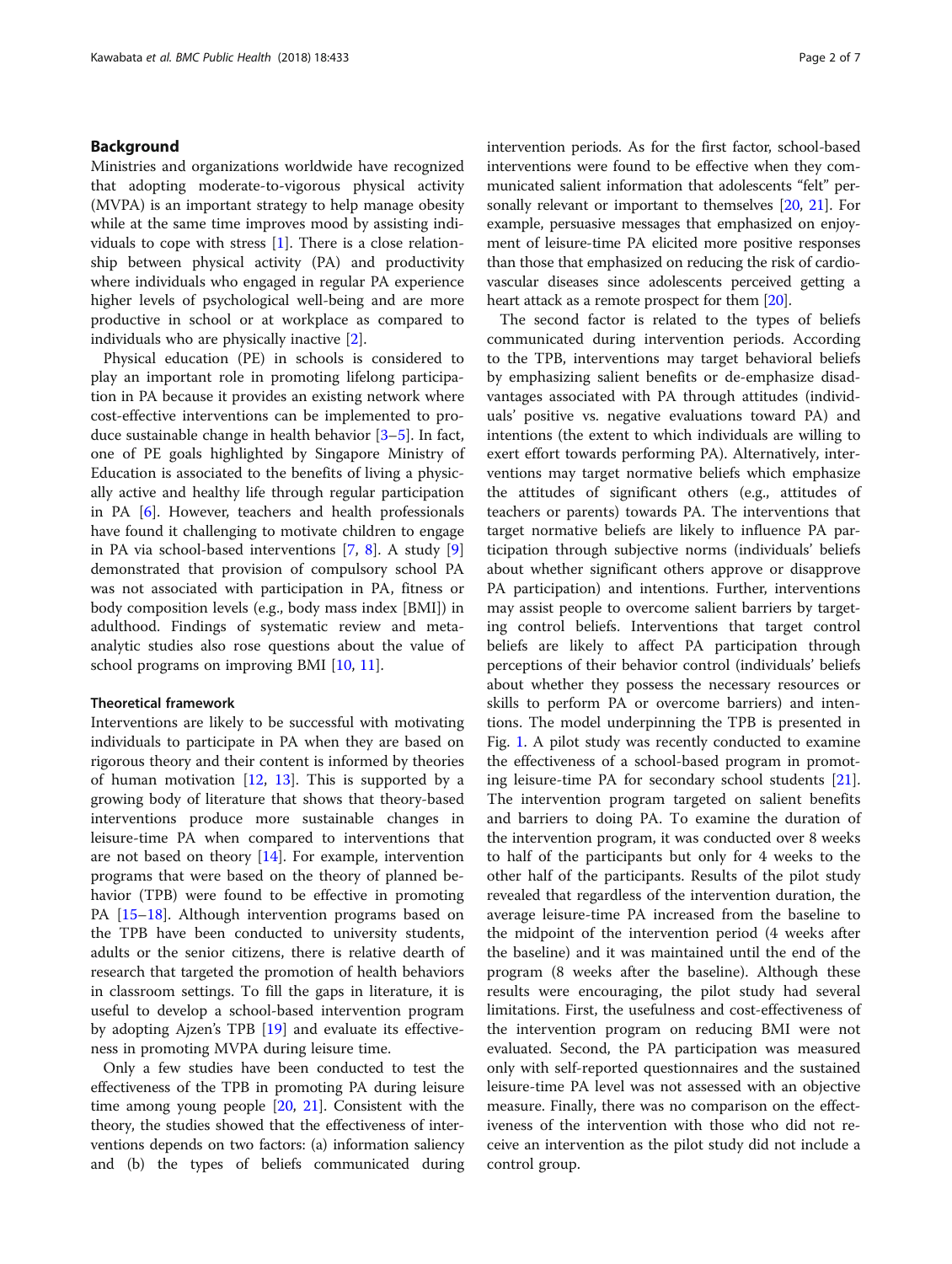

<span id="page-2-0"></span>

#### Aims of the study

The present study aimed to investigate whether a school-based intervention targeting salient PA benefits and barriers grounded on the TPB would promote young people's participation in MVPA during leisure time and reduce BMI of overweight students.

It was hypothesized that a) the proposed school-based intervention program grounded on the TPB would be useful to promote young people's participation in MVPA during leisure time  $(H<sub>1</sub>)$ , b) overweight student's BMI would be reduced after the intervention, compared to their BMI in the control condition  $(H_2)$ , and c) the effects of the intervention program on PA intentions and participation as well as BMI would be medicated by students' attitudes and perceptions of behavior control  $(H_3)$ .

#### Methods/design

#### Study design

The Institutional Review Board at Nanyang Technological University (Singapore) provided ethical approval for the current study. Although the study was originally planned to conduct as a cluster-randomized controlled trial, the original plan had to be changed due to great difficulty in recruiting schools. This study adopted a 2 (type of conditions: control vs. intervention targeting salient PA benefits and barriers)  $\times$  3 (measurement points: Baseline, Post 1 and Post 2) within-subjects design in which all participants underwent the control condition followed by the intervention condition. Figure [2](#page-3-0) provides the flow of the study design.

#### Participants

A total of 171 students aged 13 to 16 years old and attending co-educational secondary schools voluntary participated in the present study. All secondary schools in Singapore were invited to participate in the study via email through publicly available contact details. The research team also attended a meeting with school principals to invite their schools to participate in the study. The three secondary schools whose principal granted permission were included in the study, and approval for data collection at the schools was also obtained from Singapore Ministry of Education. After the department head and PE teachers selected two classes at their school, a researcher attended their PE lessons and explained the risks and benefits of the study to the students by distributing information sheets and informed consent forms. They also had the opportunity to ask questions about the study requirements prior to completing and signing an informed consent form. Students were asked to pass the information sheets and informed consent forms to their parents and discuss their participation in the study with them. Students who gave their consent and returned the informed consent forms signed by their parent were eligible to participate in the study. Parents who consented were asked to complete a brief demographics and socioeconomic status questionnaire. Students who did not return the signed informed consent forms or could not participate in PE lessons were excluded from the study. They participated in PE lessons together with their classmates, but did not do any tasks for the study.

The pilot study by Chatzisarantis et al. [\[21](#page-6-0)] reported that their TPB-based intervention with mixed (between and within-subjects) design had a small effect on adolescents' PA participation  $(n_P^2 = .01)$  and large effects on their beliefs ( $\eta_p^2$  = .15). Therefore, a conservative small effect size of  $\eta_p^2 = .02$  (f = .14) was adopted to calculate the total sample size with  $G^*$ Power version 3.1.9.2  $[22]$  $[22]$ . It was estimated that a sample of 174 participants was required to achieve a power of .90 at the alpha level of .05 for the repeated within-subjects analysis of 6 groups (2 classes at three schools) and 6 measurement points (3 measurement points in two conditions).

#### Procedure

Prior to the commencement of the study in each condition, students' body compositions (e.g., height, body mass and body fat percentage) were measured at their school. Height was measured using a ruler attached to the wall to the nearest 0.5 cm, body mass and body fat percentage were measured with a body composition monitor (Omron Karada Scan: HBF-362). Students were also asked to complete a demographics sheet and a set of self-report measures of leisure-time PA and psychological variables (Pre-Baseline). After completing the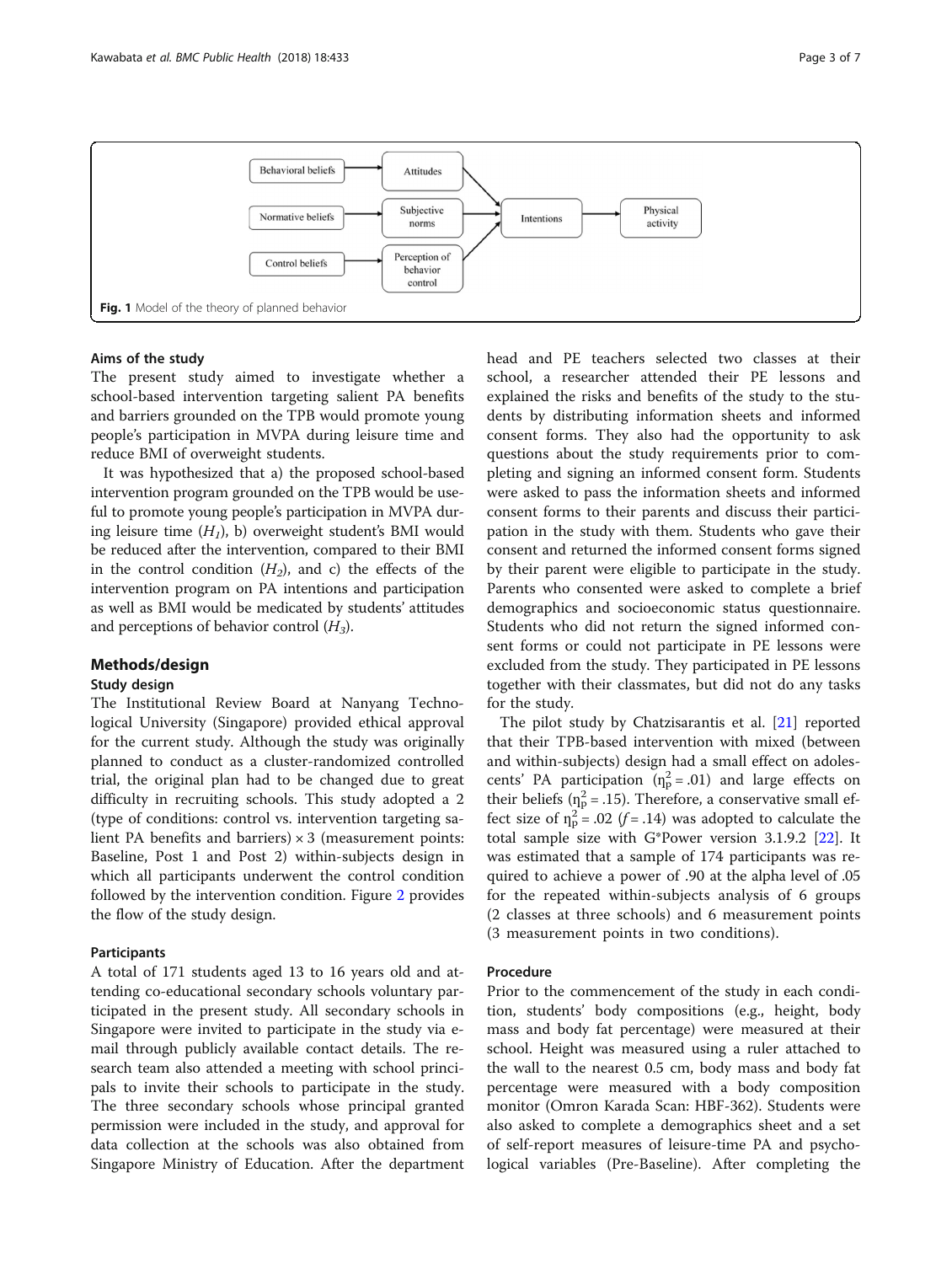<span id="page-3-0"></span>

questionnaire set, students were instructed to wear the GENEActiv (Original) accelerometer (Activinsights Ltd, Cambridgeshire, UK) on their non-dominant wrist for one week to objectively measure frequency and intensity of their PA level (Baseline). When students returned the accelerometer, they were also asked to complete another set of the same self-report measures (Baseline). Subsequently, students spent four weeks in the control or intervention condition. During the 4 weeks, an intervention program was conducted in PE lessons in the intervention condition. After the 4 weeks, students were requested to wear the accelerometer again for one week across two occasions (Post 1 and Post 2) with a 4 weeks interval period in between before measuring their body compositions and completing the same set of self-report measures. Students' height, body mass and body fat percentage were measured at three occasions (Pre-Baseline, Post 1 and Post 2) in each condition (see Fig. 2).

#### Intervention and fidelity check

PE lessons were conducted twice a week over 4 weeks in both control and intervention conditions. In the control condition, PE teachers encouraged students to participate in PA during leisure time without delivering persuasive messages in PE lessons. An intervention program was implemented after the control period was over (see Fig. 2).

Prior to the intervention period, PE teachers were trained on how to deliver persuasive messages through a 3-h workshop. During the workshop, PE teachers were encouraged to express their concerns about delivering persuasive messages, researchers addressed those concerns to assist PE teachers to conduct the intervention at a sufficient level of proficiency. The persuasive messages targeted salient information related to the benefits and barriers associated with PA, which were identified based on the results of surveys conducted for students at Pre-Baseline in the control condition. Some examples of salient benefits were "health benefits", "improving physical skills and fitness", "fun and socialization" and "recommended physical activity level", whereas salient barriers were "lack of time", "lack of facilities or equipment", "feeling tired" and "weather".

In the intervention condition, PE teachers delivered the persuasive messages that targeted the salient benefits and barriers associated with PA at the last 5 to 10 min of each PE lesson. After PE teachers delivered the persuasive message, students were asked to answer a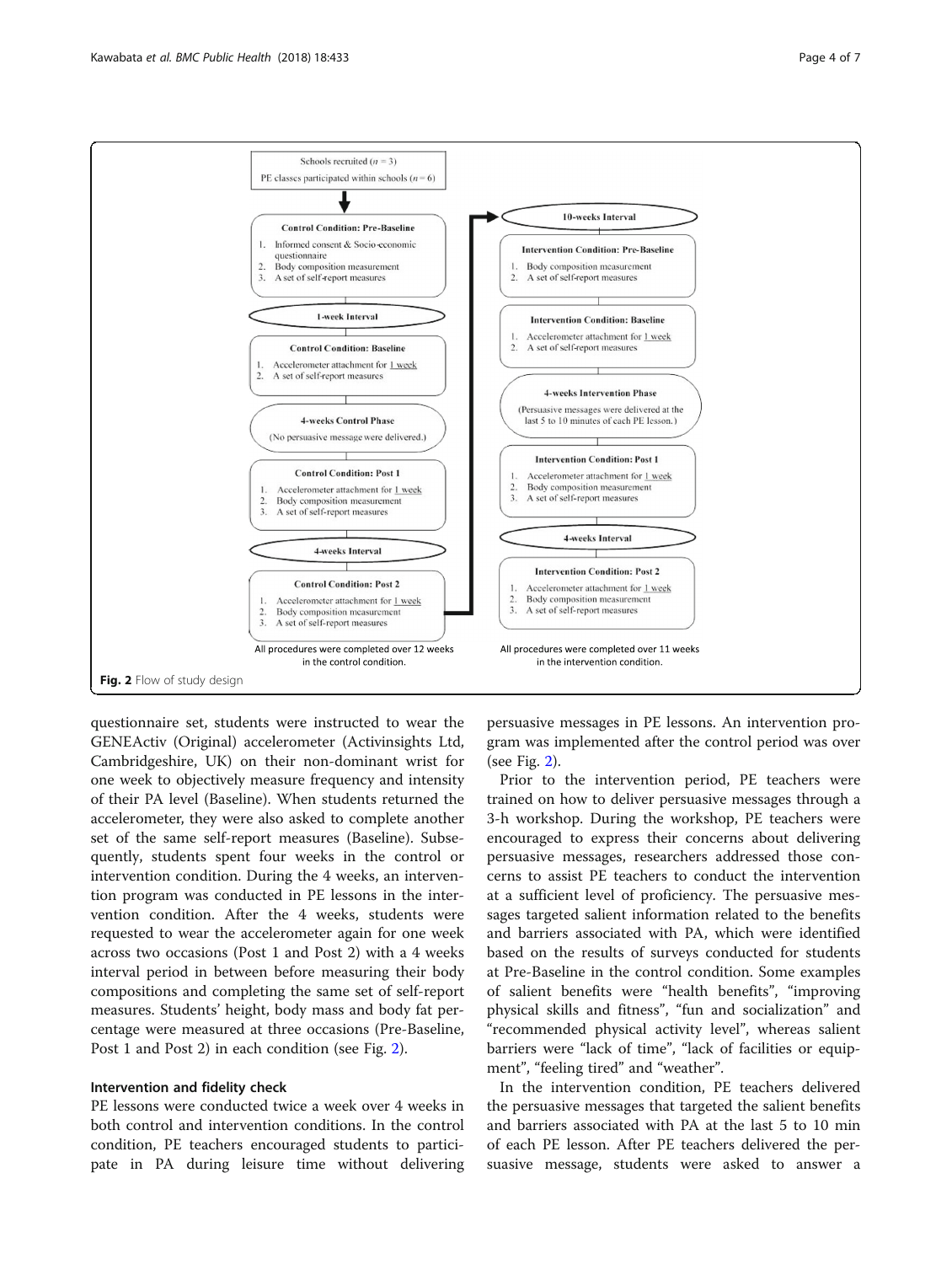question about the message in each lesson (e.g., "Please explain briefly how do you know that MVPA improves your fitness levels?"). Researchers evaluated PE teachers' fidelity of the interventions with a checklist (e.g., "The PE teacher provided clear instructions on this session's message") on a scale ranging from 1 (*not at all*) to 5 (very much).

#### Outcome measures

Students' BMI were calculated based on their height and body mass, and overweight or obese students were identified based on Cole et al.'s classification [[23](#page-6-0)]. Students' PA levels were measured objectively with GENEActiv (Original) accelerometers configured at 100 Hz, and subjectively with the International Physical Activity Questionnaire [[24\]](#page-6-0) (e.g., "During the last 7 days, how many days did you do vigorous physical activities?"),and the Leisure-Time Physical Activity Participation Questionnaire [\[25](#page-6-0)] ("How often did you do any regular activity long enough to sweat last week during your leisure time?") on a 8-point scale ranging from 0 (none) to 7 (every day).

Students' attitudes, intentions, subjective norms and perceived behavior control towards leisure-time PA were measured with a questionnaire based on the constructs from the TPB. Attitudes were assessed through five items with bipolar adjectives (enjoyable/unenjoyable, good/bad, useful/useless, interesting/boring, and beneficial/harmful) on a 7-point semantic differential scale [[26\]](#page-6-0). Behavioral intentions were assessed with three items (e.g., "For the next 4 weeks, I intent to do vigorous physical activity for at least 3 times [at least 30 minutes] per week.") based on a 7-point scale ranging from 1 (unlikely) to 7 (very likely)  $[19]$  $[19]$ . Subjective norms were assessed through three items (e.g., "Most people who are important to me think I should do vigorous physical activity for at least 3 times [at least 30 minutes] per week for the next 4 weeks.") based on a 7-point scales ranging from 1 (strongly disagree) to 7 (strongly agree) [[21\]](#page-6-0). Perceptions of behavior control were measured using three items (e.g., "I feel in complete control over doing vigorous physical activities for at least 3 times [at least 30 minutes] per week for the next 4 weeks.") based on 7-point scale ranging from 1 (completely false) to 7 (completely true) [\[19](#page-6-0)].

Participants were also asked to compare intention, determination and willingness to engage in another activity during their leisure time with vigorous PA and answer three questions (e.g., "How much do you intend to do the other activity for at least 30 minutes, 3 times a week for the next 4 weeks during your leisure time?") based on a 7-point scale, ranging from 1 (*not at all*) to 7 (very much).

Goal conflict and facilitation were assessed through five items (e.g., "To what extent is the other activity likely to prevent you from doing vigorous physical activity for at least 30 minutes, 3 times a week for the next 4 weeks during your leisure time?") based on a 7-point scale ranging from 1 (not at all) to 7 (very much).

#### Data analysis

To examine the first research hypothesis  $(H_1)$ , a 2 (type of conditions: control vs. intervention)  $\times$  3 (measurement points: Baseline, Post 1 and Post 2) repeated ANOVA will be conducted on students' MVPA levels. The second hypothesis  $(H_2)$  will be examined through a 2 (type of conditions: control vs. intervention)  $\times$  3 (measurement points: Pre-Baseline, Post 1 and Post 2) repeated ANOVA on students' BMI levels. A path analysis will be conducted to examine the third hypothesis  $(H_3)$  with Mplus (Version 8) [\[27\]](#page-6-0). Student's age, gender, socioeconomic status, and prioritization of PA together with fidelity of intervention programs will be included as covariates in the analyses. Furthermore, correlation analyses will be conducted to examine the relationships between the subjective and objective measures of PA.

A cost effectiveness analysis of the program will also be conducted by focusing on the incremental costeffectiveness of the intervention condition compared to the control condition. Incremental cost-effectiveness ratios will be calculated in terms of the incremental cost per unit BMI reduction. Differences in BMI between different measurement points (Pre-Baseline, Post 1 and Post 2) will also be calculated. Height will be added as a covariate in the analyses in order to account for the growth change in height over the data collection period. Incremental cost-effectiveness ratios will be calculated using standard techniques coupled with bootstrapping methodology and acceptability curves [[28\]](#page-6-0). Through these analyses, it will provide information about the probability that an intervention is cost-effective.

#### **Discussion**

Regular participation in MVPA is well recognized as an important strategy to help manage obesity [[1\]](#page-6-0). PE is considered to play an important role in promoting lifelong PA participation because it provides an existing network where cost-effective interventions can be implemented to produce sustainable change in health behavior  $[3-6]$  $[3-6]$  $[3-6]$  $[3-6]$ . However, the relationship between compulsory school PA (e.g., PE lessons) and body composition levels has received mixed support in the literature [\[9](#page-6-0)–[11](#page-6-0)]. A growing body of literature shows that theory-based interventions produce more sustainable changes in leisure-time PA when compared to interventions that are not based on theory [[14\]](#page-6-0). Intervention programs based on the TPB were found to be effective in promoting PA  $[15-18]$  $[15-18]$  $[15-18]$  $[15-18]$  $[15-18]$ . However, only a few studies have been conducted to test the effectiveness of the TPB in promoting PA during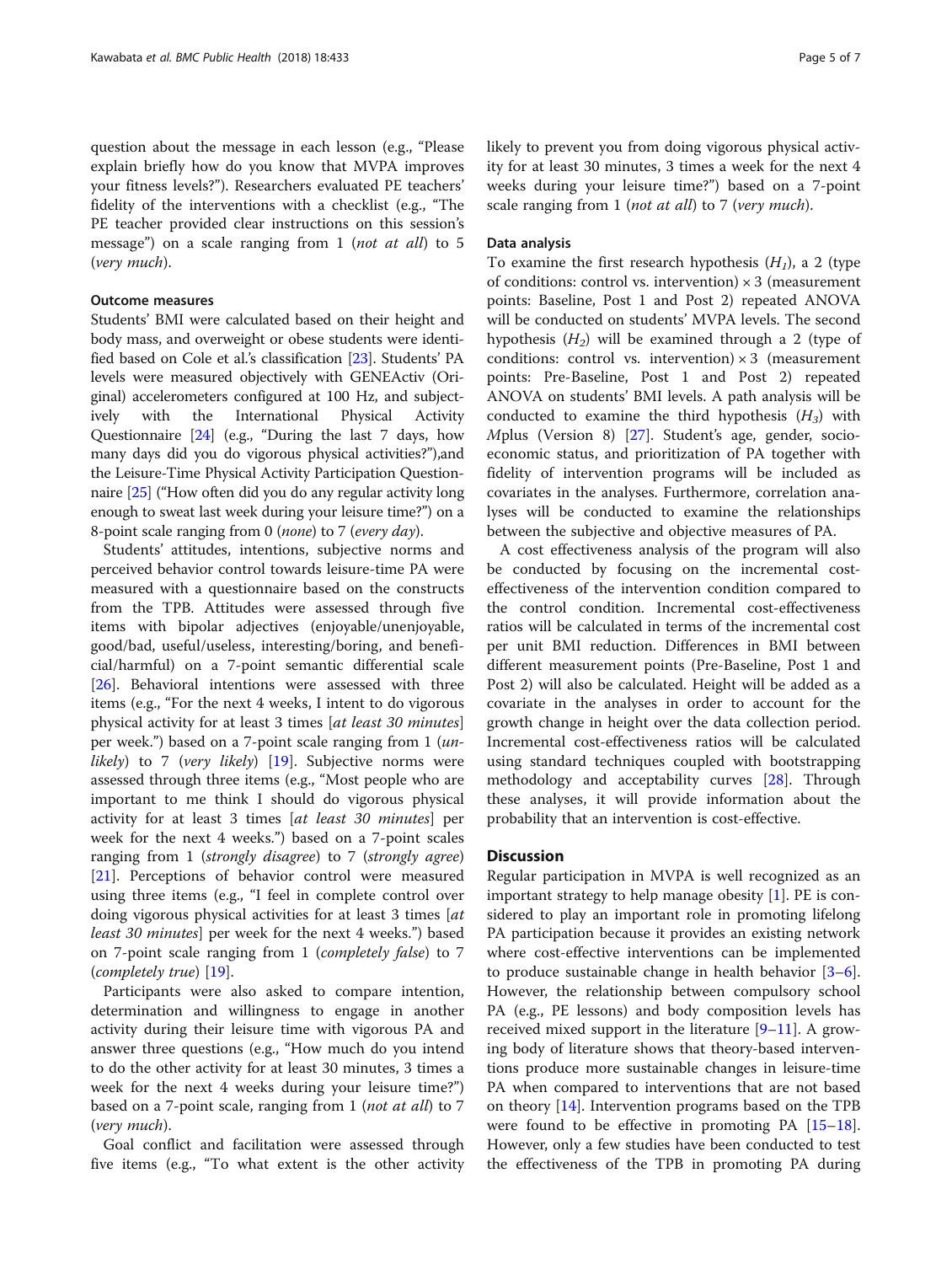leisure time among young people [[20,](#page-6-0) [21\]](#page-6-0). To fill the gaps in literature, this study was conducted to develop cost-effective novel procedures according to the previous TPB-based intervention studies and investigate the effectiveness of a school-based intervention that targeted salient PA benefits and barriers on promoting secondary students' leisure-time MVPA as well as reducing BMI of overweight students.

The current study will make a unique contribution to literature by addressing the following research issues. First, it will provide a rigorous test of the effects of a PA intervention on BMI because reductions of BMI are more likely to be observed when individuals engage in MVPA over a prolonged period of time. Establishing a link between school-based intervention programs and BMI is an important finding because the association received mixed support in previous studies [[10](#page-6-0), [11\]](#page-6-0). The cost-effectiveness analysis in the current project is also novel because previous studies have not compared the effectiveness of TPB-based school interventions against costs [\[20,](#page-6-0) [21\]](#page-6-0).

Apart from establishing a link between school-based intervention programs and BMI, the present study will advance scientific knowledge. Ajzen [[19](#page-6-0)] originally stated that the TPB was designed to predict or motivate behaviors and not necessarily behavioral outcomes such as BMI. In this study, however, we consider BMI as a health outcome that is affected by the school-based intervention program. Hence, if the current intervention is found to be effective in reducing BMI (via PA participation), then such a finding would show that the impact of the TPB could be extended to behavioral outcomes such as BMI.

Furthermore, the effectiveness of the school-based intervention program on promoting the participation in MVPA during leisure time will be rigorously examined by using objective PA data measured by the accelerometers as well as by assessing the fidelity of interventions provided by PE teachers. The self-reported measures were used in the previous TPB-based studies with adolescents [\[20,](#page-6-0) [21](#page-6-0)]. As the MVPA level was measured with both objective and subjective measures, the effectiveness of the present TPB-based intervention program on promoting the leisure-time MVPA level will also be compared with the previous TPB-based studies. In doing so, PA measurement issues between objective and subjective instruments can also be addressed in the current study.

#### Implications of study findings

The findings of this study would have significant contribution for schools and physical educators to manage obesity through promoting regular MVPA participation. This is important because it will address the challenges faced by teachers and health professionals in motivating

children to engage in PA via school-based interventions. If the intervention program is effective in increasing PA participation relative to the control condition, the present research project could have important implications for education because such a finding would indicate that it is possible to maximize effectiveness of existing school programs (e.g., PE lessons) through brief intervention sessions that can be easily incorporated in lessons. This is a significant implication, considering that school programs are not always effective in promoting sustained leisure-time PA participation [[9\]](#page-6-0). Finally, the cost-effectiveness analysis will also provide important information to policy-makers about whether the current intervention program is valuable economically.

#### Acknowledgements

The authors thank PE teachers, students, and their parents who participated in the study for their time. Without their voluntary participations, this study would not have been possible.

#### Funding

This study was funded by the Education Research Funding Program, National Institute of Education (NIE), Nanyang Technological University, Singapore, (Project No.: OER 24/15 MK). The views expressed in this paper are the author's and do not necessarily represent the views of NIE.

#### Availability of data and materials

The datasets used and/or analyzed during the current study are available from the corresponding author on reasonable request.

#### Authors' contributions

MK is the principal investigator with NLDC as the co-investigator and KLC as the project manager. MK and NLDC developed and designed the study. MK took a lead role in drafting the manuscript with supports from KLC and NLDC. KLC coordinated and conducted data collections. MK and NLDC will analyze data. All authors read and approved the final manuscript.

#### Ethics approval and consent to participate

Ethical approval for the current study was obtained from The Institutional Review Board at Nanyang Technological University (NTU), Singapore (Ref: IRB-2016-01-032). Since the study was originally planned to conduct as a cluster-randomized controlled trial, the original plan had to be changed due to great difficulty in recruiting schools. The amended study design was also approved by NTU Institutional Review Board (Ref: IRB-2016-01-032-01). Students were asked to pass the information sheets and informed consent forms to their parents and discuss their participation in the study with them. Students who gave their consent and returned the informed consent forms signed by their parent were eligible to participate in the study.

#### Consent for publication

Not applicable.

#### Competing interests

The authors declare that they have no competing interests.

#### Publisher's Note

Springer Nature remains neutral with regard to jurisdictional claims in published maps and institutional affiliations.

#### Author details

<sup>1</sup>Physical Education and Sports Science Academic Group, National Institute of Education, Nanyang Technological University, 1 Nanyang Walk, Singapore 637616, Singapore.<sup>2</sup>School of Human Movement and Nutrition Sciences The University of Queensland, Brisbane, QLD 4072, Australia. <sup>3</sup>School of Psychology and Speech Pathology, Faculty of Health Sciences, Curtin University of Technology, Perth, WA 6102, Australia.